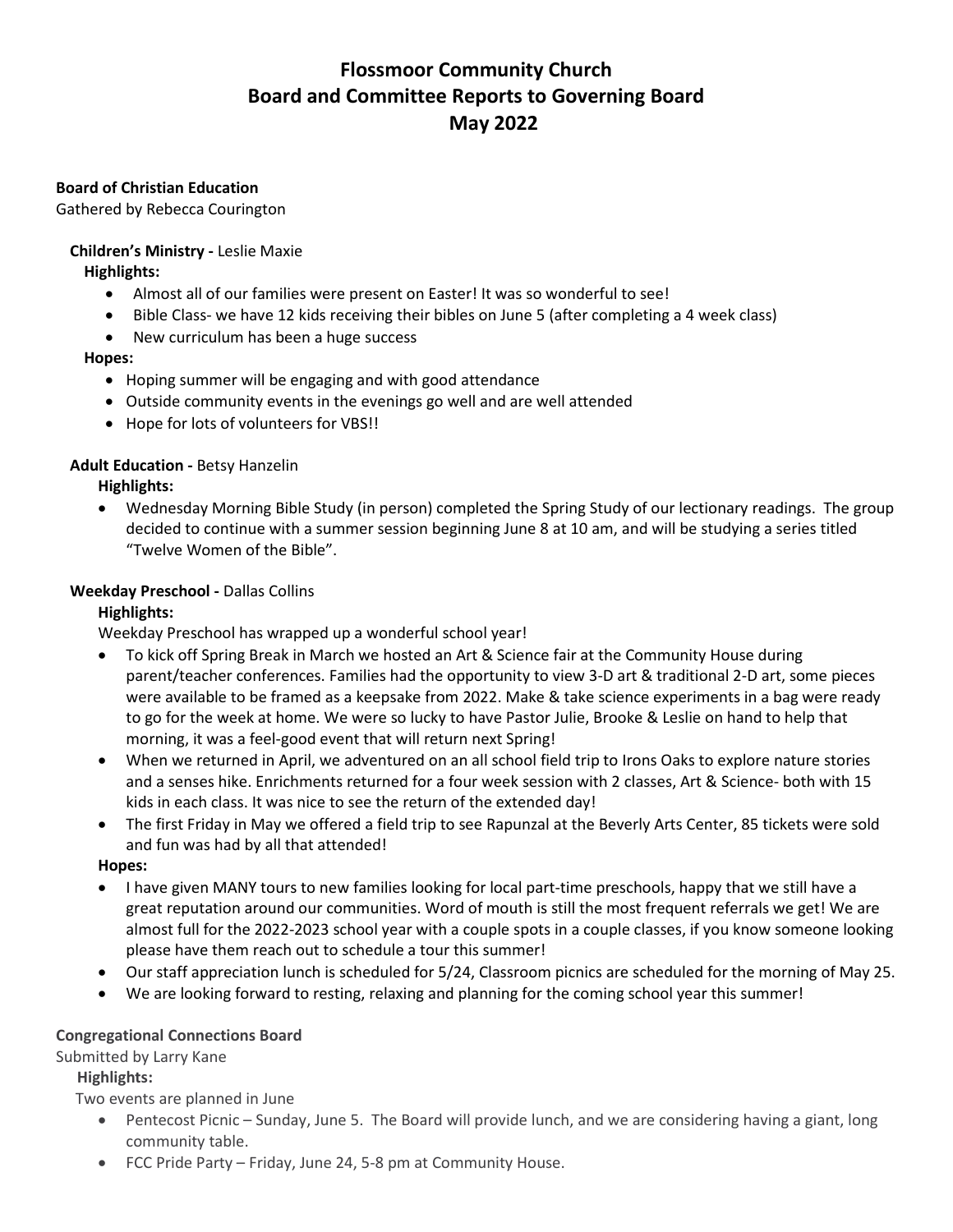- o Neither Homewood or Flossmoor holding pride fest this year, so we will bridge the gap and bring it home to the community house with a 'community toast'
- o T-shirt and titos sales benefit Lighthouse scholarship fund
- o Welcome desk with FCC info, pride merch
- o Fidel Calderon will provide sound system and playlist.
- Board member assignment is to be on the lookout for these new members who just joined, introduce yourself, and PERSONALLY invite them to join us at the above upcoming events.
- Brooke provided photos of the new FCC members as well.

## **Faith in Action Board**

Submitted by Jackie Riffice

## **Highlights**

- Special Easter Offering update receipts are around \$5700 and we will extend the offering period by 1-2 weeks
- Mother's Day Collection received diapers, clothing, formula; Aunt Martha's will arrange a pick up
- The Estate of Nancy Van Laten tithed \$7500 to Faith in Action, courtesy of the Finance Committee. We are grateful to Nancy's warm heart for this act of kindness.
- Stock Up Sunday for CFFEIM on June 26
- A multi-church blood drive will be held on Tues, May 24 and Fri, May 27 at Living Springs Church. Betsy is representing Faith in Action and we are hopeful that a few of the open slots will be filled by FCC members.
- Betty Baker mentioned a group of women at a local church who are using gently used sheets to make bandages for the injured in Ukraine. She will get more details and let us know when we need to set up collection baskets for sheets and pillowcases.

## **Hopes**

We say thank you to 'retiring' members Betty Baker and Kim Lipe. Both women have contributed time and talent for many years. We hope Betty uses some time to rest and relax; she has been a warrior for those in need for many, many years. We hope Kim and Bill enjoy every second of their upcoming nuptials as we have followed this love story for quite a long time and wish them the best of everything.

### **Board of Worship & Arts**

Submitted by Donica Van Voorhees

### **Highlights:**

- Had a Meet and Greet with Rob Calhoon and Jeff Hamrick
- Discussed upcoming worship needs, focusing on communion

### **Hopes:**

• To collaborate with Board of Congregational Connections on an outdoor worship service this summer

# **Finance Committee**

Submitted by Bob Norby

- Overall Expenses are tracking closely to Budget thru April
- April Pledge Collections of \$46,557 compared against \$45,000/month Budget
- Revenues thru April are ahead of Budget due to several fully paid pledges in Q1 and strong YTD Sharing Fee revenues.
- YTD Offering Revenues are approximately the same as thru April 2021
- Available/Unrestricted cash of \$332,295

# **Personnel Committee**

Submitted by Mike Roger**s**

### **Highlights:**

 $\bullet$  June 1 will be Pastor Julie's 2<sup>nd</sup> year work anniversary!